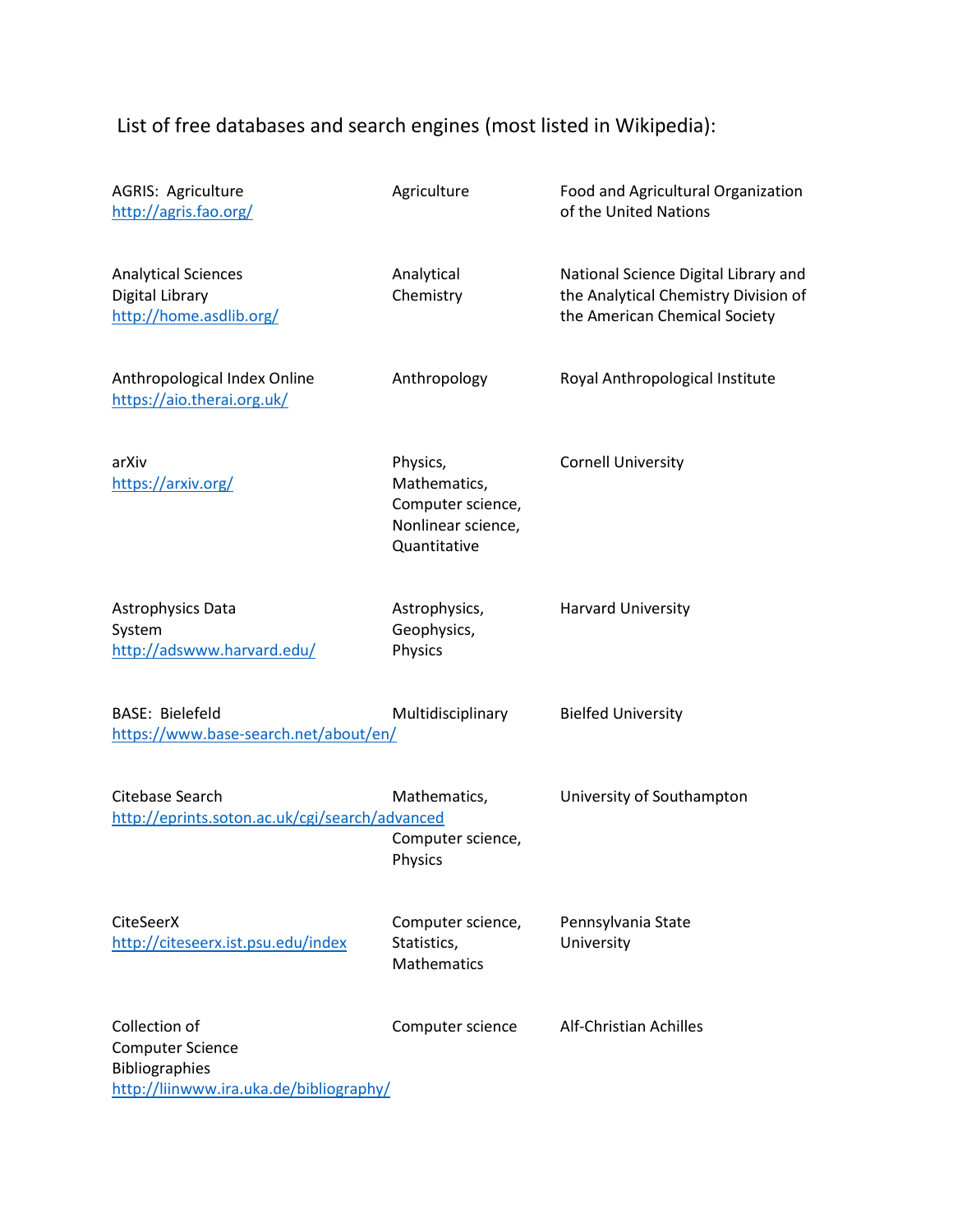| Directory of Open<br><b>Access Journals</b><br>https://doaj.org/                                     | Journals          | Lund University                                                                                                                         |
|------------------------------------------------------------------------------------------------------|-------------------|-----------------------------------------------------------------------------------------------------------------------------------------|
| EconBiz<br>http://www.zbw.eu/en/                                                                     | Economics         | ZBW - German National Library<br>of Economics - Leibniz<br><b>Information Centre for Economics</b>                                      |
| <b>ERIC: Educational</b><br><b>Resource Information</b><br>Center<br>https://eric.ed.gov/            | Education         | U.S. Department of<br>Education                                                                                                         |
| <b>GENESIS</b><br>http://www.lse.ac.uk/library/collections/featuredCollections/womensLibraryLSE.aspx | Women's history   | London Metropolitan University                                                                                                          |
| Google Scholar<br>https://scholar.google.com/                                                        | Multidisciplinary | Google                                                                                                                                  |
| PubMed<br>http://www.ncbi.nlm.nih.gov/pmc/                                                           | Medicine          | U.S. National Institutes of<br>Health's National Library of<br>Medicine                                                                 |
| Jurn<br>http://www.jurn.org/                                                                         | Multidisciplinary | Jurn                                                                                                                                    |
| Lingbuzz<br>http://ling.auf.net/lingbuzz                                                             | Linguistics       | <b>Center for Advanced Study</b><br>in Theoretical Linguistics,<br>University of Tromso                                                 |
| <b>Medline Plus</b><br>https://medlineplus.gov/healthtopics.html                                     | Medicine          | U.S. National Library of<br>Medicine, U.S. National<br>Institutes of Health, and the<br>U.S. Department of Health<br>and Human Services |